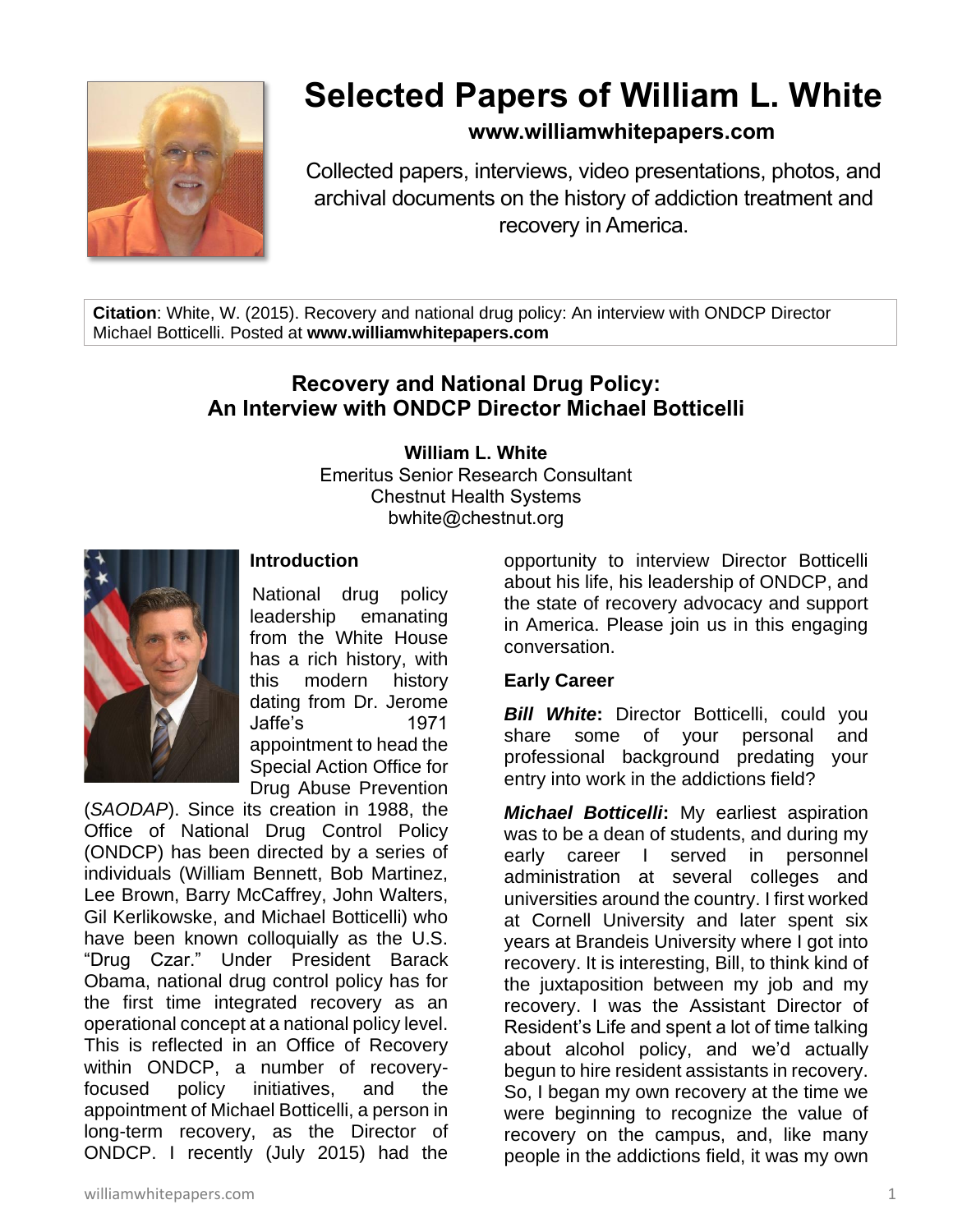recovery that led me to pursue a career in this area. In 1990, my sponsor in a Twelve-Step group was working for a private addiction treatment company, and he was being transferred to San Francisco. He asked me if I would be interested in working for this company. They were looking to do more outreach to college communities. They wanted to focus on LGBT substance use issues. I decided that I would make this change in career focus by leaving higher education and entering the addiction treatment field at the height of managed care when the private treatment focus was what was euphemistically referred to as "getting heads on beds." The focus was all about getting people into care and how to get insurance to pay for this care. It was exceedingly difficult because of the growing restrictions managed care was placing on inpatient treatment. And quite honestly, I felt this preoccupation with census counts and payor mix was not fulfilling any sense of public service. I personally disliked the marketing end of the treatment business.

**Bill White:** How did the opportunity arise to pursue public service within the state of Massachusetts?

*Michael Botticelli***:** Even though I was working for a private company, I served on a task force of the Bureau of Substance Use Services at Department of Public Health, which was then headed by Dennis McCarty. It was through work with the task force that I became enamored with the potential of this kind of public service, particularly helping uninsured, disenfranchised, or homeless people get quality addiction treatment. It was not about profit and census; it was really about creating systems of care. I started my work with the state in the early 1990s thinking that this would be a short-term opportunity. My thought was that I'd work two or three years and then transition to something to make some money. I had to work two jobs because entry level public health work at that time paid so poorly, but I loved the social values that undergird public health work. It was really about social justice. It was about creating opportunities for disenfranchised populations. It was about changing the circumstances of people's lives. Being able to do that through substance use services really made me appreciate the people who were working in substance use services and those working in HIV/AIDS, maternal and child health, and other allied fields. I quickly developed respect for my colleagues who were working in these service systems. I got to know a lot of the addiction treatment providers serving the public clients, and I deeply appreciated the work that they were doing with so little financial compensation. Their programs were skating by financially year after year after year with a tremendous commitment to do public good. I worked for the substance use services division for a couple of years and then had the opportunity to do HIV/AIDS. The latter work was particularly difficult being a gay man in recovery and seeing a lot of my friends who got sick and died, but I drew valuable lessons from that experience that I carry forward to this day.

I worked in the HIV/AIDS division for about seven years, and I loved the work. I learned really important principles about consumer participation and consumer involvement at all levels of decision-making. I learned about the value of collaborative relationships with providers, about systems development, and about how insurance companies set policy. Then Howard Koh, who was the Commissioner of Public Health, asked me to be his Chief of Staff, which I was incredibly honored to do. I served in this role for three years and it gave me an incredible overview on the breadth of public health work but also an opportunity to work with senior leadership in the Department on substance use issues, both from policy and programmatic perspectives. This underscored for me the magnitude of untreated substance use disorders. Then there was an administration change and I actively sought the role of Director of the Bureau of Substance Use Services. I knew from the beginning that this was a perfect fit for my experience and the kind of contributions I wanted to make. I was fortunate to work in a very supportive health department within a pretty supportive administrative structure and a supportive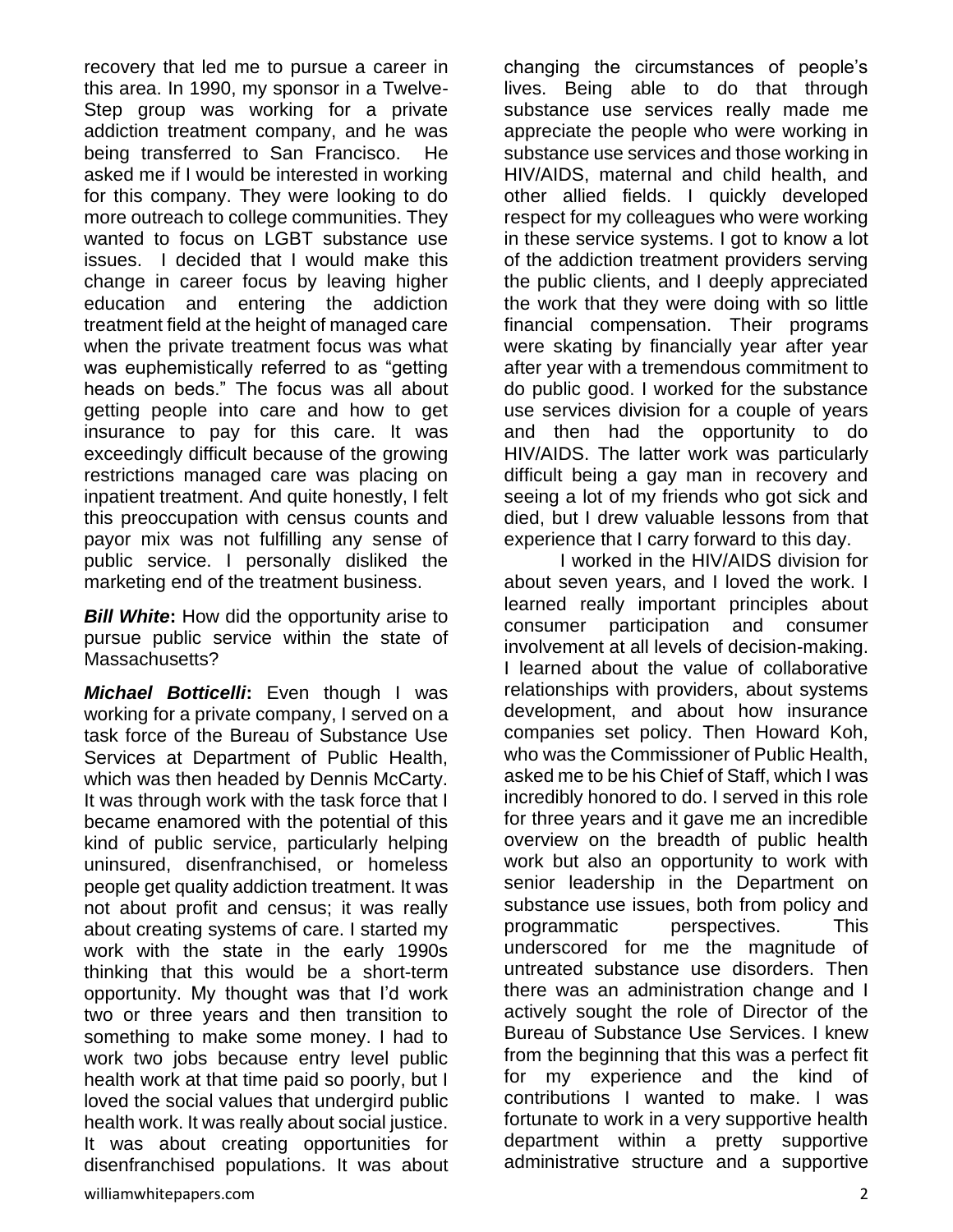legislature. I ended up staying in that position for nine years which was quite a long tenure for a state agency director.

I loved it, Bill. I really treasured my time and the team effort involved in working with the advocacy community, working with the provider community, working with the legislature, and working with the administration. We were able to get a lot of good things done. We developed from scratch an adolescent treatment and recovery support system that included three recovery high schools. I think Massachusetts is probably still one of the few states that have state-sponsored recovery high schools. We opened other recovery support programs, including six recovery community centers. We did a lot of work around integrating substance use services in primary care settings by pushing screening, brief intervention, and referral to treatment programs and further integrating addiction treatment into primary care and the community health center system. I am also particularly proud of the work we did as a team in the area of overdose prevention by implementing naloxone distribution. I think we were the first state to train law enforcement in the use of naloxone and to train family members in naloxone administration. This was all tremendously rewarding work. I will always look back fondly on my time in Massachusetts.

### **ONDCP**

*Bill White***:** With those initiatives as a foundation, how did the opportunity to serve at ONDCP then arise for you?

*Michael Botticelli***:** When I was in Massachusetts and the Obama Administration inaugural drug control strategy came out, I was struck by the President's and then-ONDCP-Director Gil Kerlikowske's calls for a more public health-focused response to the nation's drug problems. They were saying that we can't arrest our way out of the problem and they were supporting things like naloxone distribution and expanded access to treatment. I was really taken aback at the significant change in policy at ONDCP. That's not to say that people before Gil, like General McCaffrey and others weren't working on some of these things, but there was clearly a big leap forward in policy and focus. The work we were doing in Massachusetts at the time came to the attention of ONDCP through multiple visits by Gil and ONDCP Deputy Director Tom McLellan. I'd worked with Tom for many years when he was at the Treatment Research Institute and I was the Director in Massachusetts. Tom had provided me with what amounted to executive coaching while offering my state and other states technical assistance on systems development and improving addiction treatment access and quality. When Tom left ONDCP, I got a call from ONDCP saying that Director Kerlikowske would like to talk with me. I met with him in Washington and he asked me if I would be interested in the Deputy Director position. At that point, I had been the Director for nine years. I felt like I had accomplished the things that I wanted to accomplish. I felt both personally and professionally it was a good time to make a change.

*Bill White:* You later had the opportunity to seek the position of ONDCP Director. What was it like as the first person in recovery to go through confirmation hearings for that position?

*Michael Botticelli***:** Bill, I was really surprised to the extent that it wasn't an issue.

**Bill White:** Interesting. That says a lot.

*Michael Botticelli***:** It does say a lot and I think for a couple reasons. One, I had been the Deputy for a number of years and obviously had developed some good working relationships with people in Congress. And I think some of my work in Massachusetts in response to the opioid epidemic made my appointment very timely given the growing national concern about the increased prevalence of opioid deaths and opioid dependence. I faced some minor questions along the way about both my criminal background and my financial background, but people understood that in the context of my later recovery. It was understood that many people who are in recovery have criminal histories and that financial difficulties are a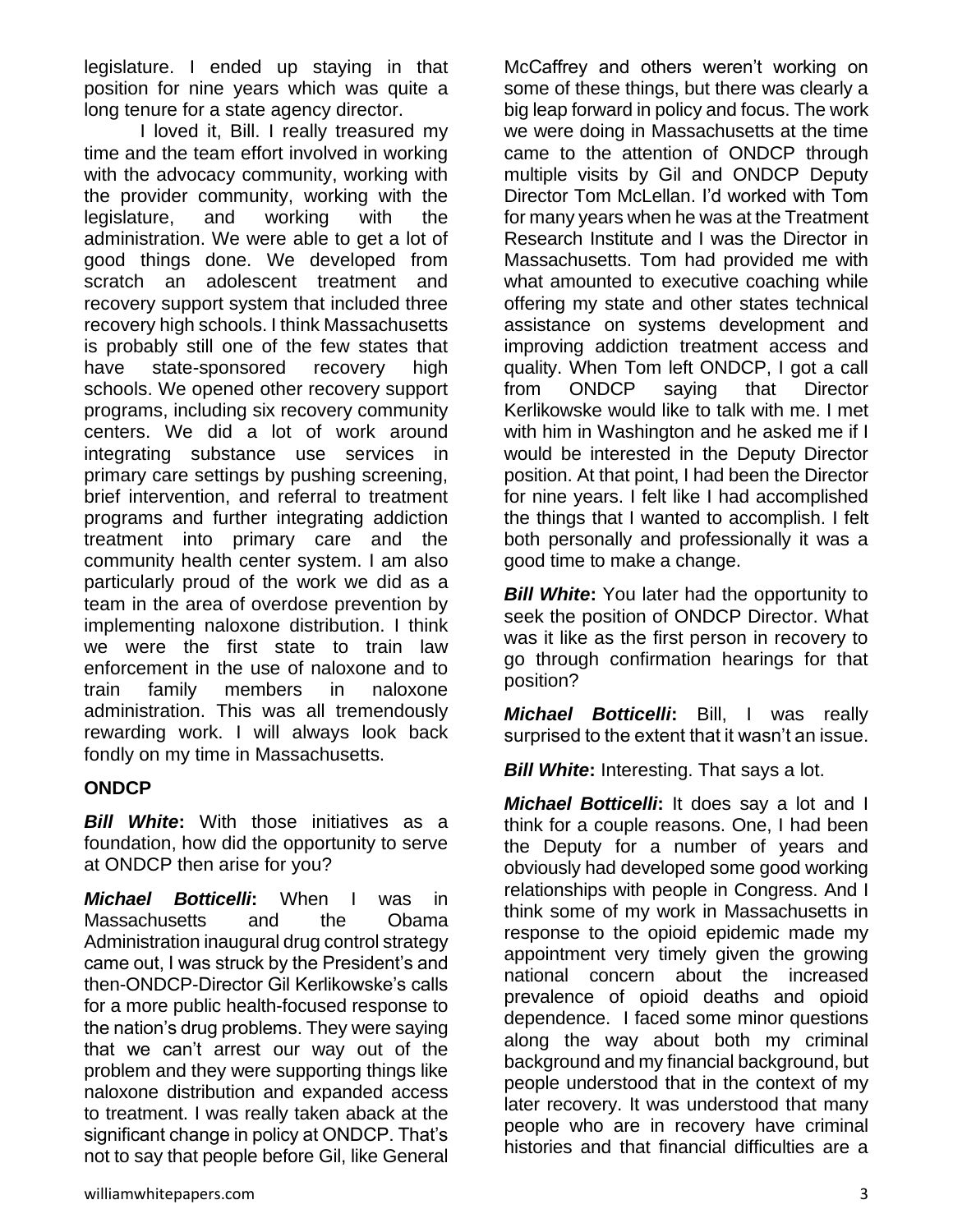common consequence of addiction. I was actually pleasantly surprised by the fact my recovery status helped rather than hindered my nomination.

*Bill White***:** Do you feel like that status also has contributed to the increased recovery orientation within ONDCP?

*Michael Botticelli***:** Bill, that credit first goes to the work Gil and Tom did in developing the initial Obama drug strategy. It was Gil that established an Office of Recovery here at ONDCP. So, I really want to give them a lot of credit both from a policy and structural perspective. But I think it is significant symbolically in terms of public policy and public perceptions that there is a person in recovery who comes from a public health background as the head of ONDCP. It says to people that the Director is a reflection of the policy of the administration.

*Bill White***:** I've also thought about what it meant symbolically for recovering people and people seeking recovery around the country to see someone in your position addressing them not only as a national leader, but also as a person in recovery.

*Michael Botticelli***:** Bill, I do hope that gives them a sense of validation. There's a multiplicity of recovery voices, but I do hope to bring that experience into the work I do. It goes back to my work in HIV and AIDS and the importance of consumer voices being at the policy table. I'm not the only person at ONDCP who's in recovery, and there is value in our infusing people who are affected by this disorder and people in recovery with hope and the importance of advocating for and celebrating recovery at all levels.

*Bill White***:** Could you describe what a typical day in the life of the ONDCP Director is like?

*Michael Botticelli***:** It's incredibly varied which contributes to the sense of wonder that comes with this job. I generally start my day pretty early. I'm here by seven or sevenfifteen to use the quiet time before everyone gets here to get ready for the day. Then, I usually go to the Roosevelt Room where senior staff within the Executive Office of the

President do a quick check-in, which is then usually followed by a series of meetings with other federal agencies or outside stakeholders. I try to frame my day and my week around key priority areas that we're focusing on. I'm also on the road a lot to hear from people around the country who are doing this work and to promote our various policies and programs. It's really important to us how federal policy is being translated at state and local levels. So I need to be out there hearing from folks about what more we can do, what successes are occurring, and what challenges are being faced. I obviously have been spending a lot of my time helping the federal government and state and local governments increase our collective response to the opioid epidemic, but that doesn't diminish some of the other areas that we want to continue to promote.

#### **Recovery Advocacy and Recovery Support**

*Bill White***:** I'd like to explore some key issues with you related to addiction recovery. In recent years, the U.S. has witnessed the rise of new, historically unprecedented grassroots recovery community organizations and a new recovery advocacy movement that would have been hard to have predicted in the mid-90s. What's your view of the importance of these grassroots efforts?

*Michael Botticelli***:** I harken back to my days working in HIV and AIDS. What changed the conversation on HIV and AIDS and LGBT broader issues in a way that also changed policy was the simple fact that people were out and open about who they were. If you think of how change policy and practice with highly stigmatized issues, one simple way is to become out and open about who we are. That has certainly been the case with the recovery movement. We need to increase advocacy around the issues of substance use and recovery. I often say that science and data alone are insufficient to drive and change public policy. It's people that change public policy. It's difficult, particularly when you're dealing with stigmatized issues, to promote individual and policy perspectives when the affected people are invisible. I often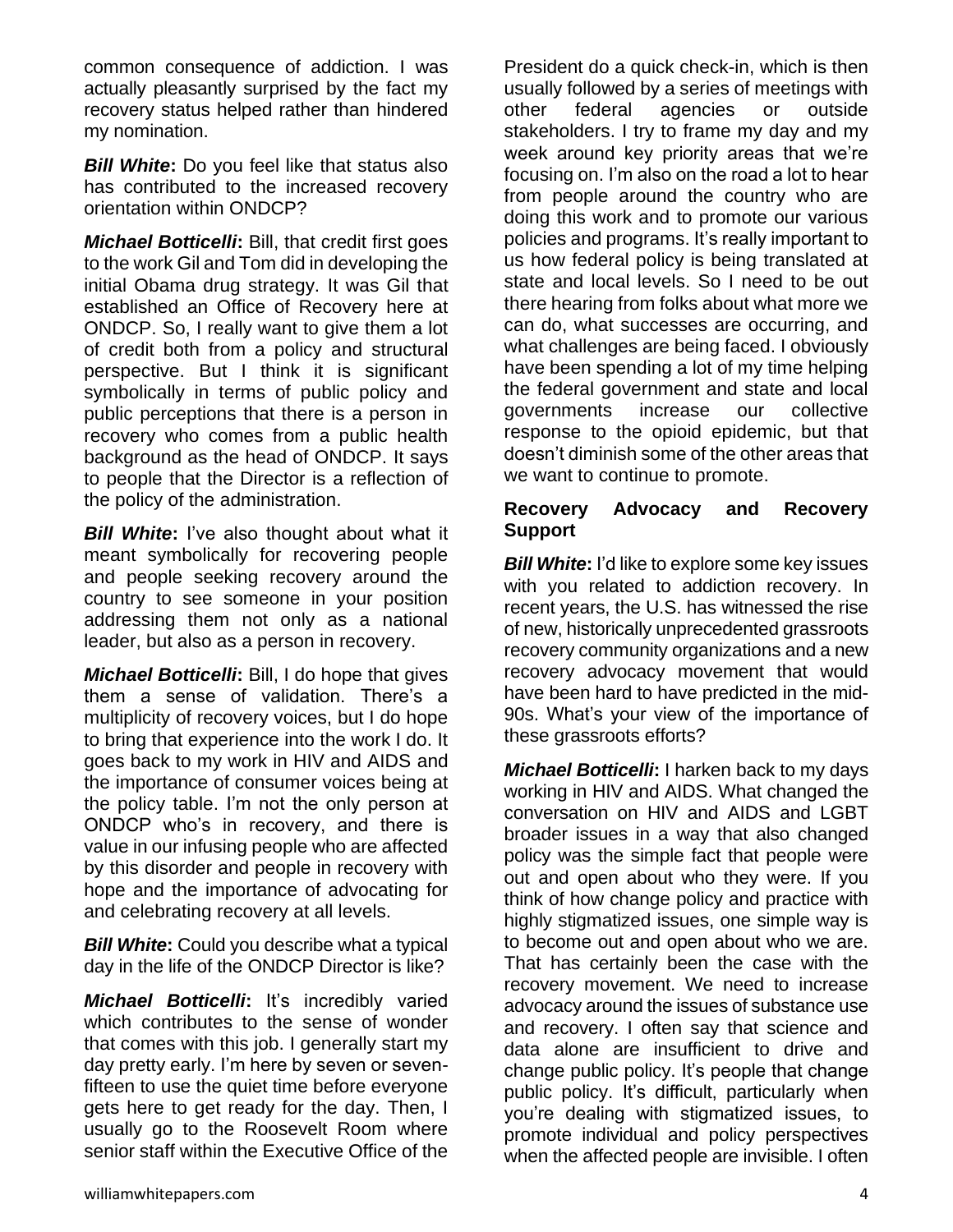feel that we have blinders because we're so steeped in this work. I'll often ask people, "Are we really at a tipping point of this advocacy movement?" And I think back to HIV and AIDS and what that did to galvanize communities, Bill. I think part of what is driving this is young people in recovery because they live their lives out loud anyway and are really changing the conversation and changing recovery at a grassroots level. But I also think that the opioid epidemic is mobilizing people for change.

*Bill White:* Yes, it seems to be creating the kind of urgency that was spurred by the HIV/AIDS epidemic and that mobilized the LGBT community.

*Michael Botticelli***:** Absolutely. Here's a poignant example. I'm been doing conference calls with parent organizations that have sprung up, largely around the opioid-related death of their children. We have over two hundred parents who are going to be on a call with me today. Young people in recovery are changing the conversation, but so are the parents who have lost a child to addiction.

*Bill White***:** Yes, this is the first time we've seen affected parents organize culturally and politically at this level of effectiveness.

*Michael Botticelli***:** And you know we've needed it for a long time. I think we will also see some of our constituency groups coming together to form a national advocacy organization. Momentum is continuing to build, not only for locally based recovery support services, but also for national advocacy around recovery.

*Bill White***:** We've both witnessed a push to fundamentally re-design addiction treatment from acute care models of intervention to models of sustained recovery management and support. How significant do you think this shift is?

*Michael Botticelli***:** It's huge and I think the opioid epidemic has highlighted some of the historic challenges that have long existed in the treatment field. Fortunately, I think it comes at a time where there have been significant changes in the field. It is quite exciting that our evidence base around effective prevention and treatment and recovery has just taken off. We have this armamentarium of what we know works, not that we don't need more research, but we're not blindly shooting at effective solutions anymore. And we have positive frameworks in place through the Affordable Care Act and the Mental Health Parity and Addiction Equity Act. We are now in a position to move away from an acute and episodic system of care to one that provides a level of prevention, early intervention, treatment, and ongoing care support to mirror how we manage chronic diseases.

*Bill White*: Do you envision a day when primary care physicians will not only be doing the early brief screening and intervention for alcohol and other drug problems, but will also be doing assertive long-term recovery check-ups and recovery support with their patients?

*Michael Botticelli***:** I do, and I think we're beginning to see the maturation of some good models for such support within primary care. Bill, I had this great primary care doc for a long time. Before there was such training for physicians, he knew there was significant addiction in the community he was serving, and he knew I was in recovery. Every time I went to see him, Bill, he gave me a recovery check-up. He was great. Each time I saw him, he asked me if I felt safe and stable in my recovery. He asked me what I was presently doing to support my recovery. Just the mere fact that my primary care physician understood that my foundation in recovery was critical to my overall health speaks volumes. I think we're beginning to see models around the country of kind of that integration—that both mental health and substance use issues are critical to someone's overall health. Innovative models are emerging, some spawned by the ACA and its emphasis on the integration of addiction treatment and primary care. A number of states have used the medical home model under the ACA to integrate good primary care and substance use services, while others have been integrating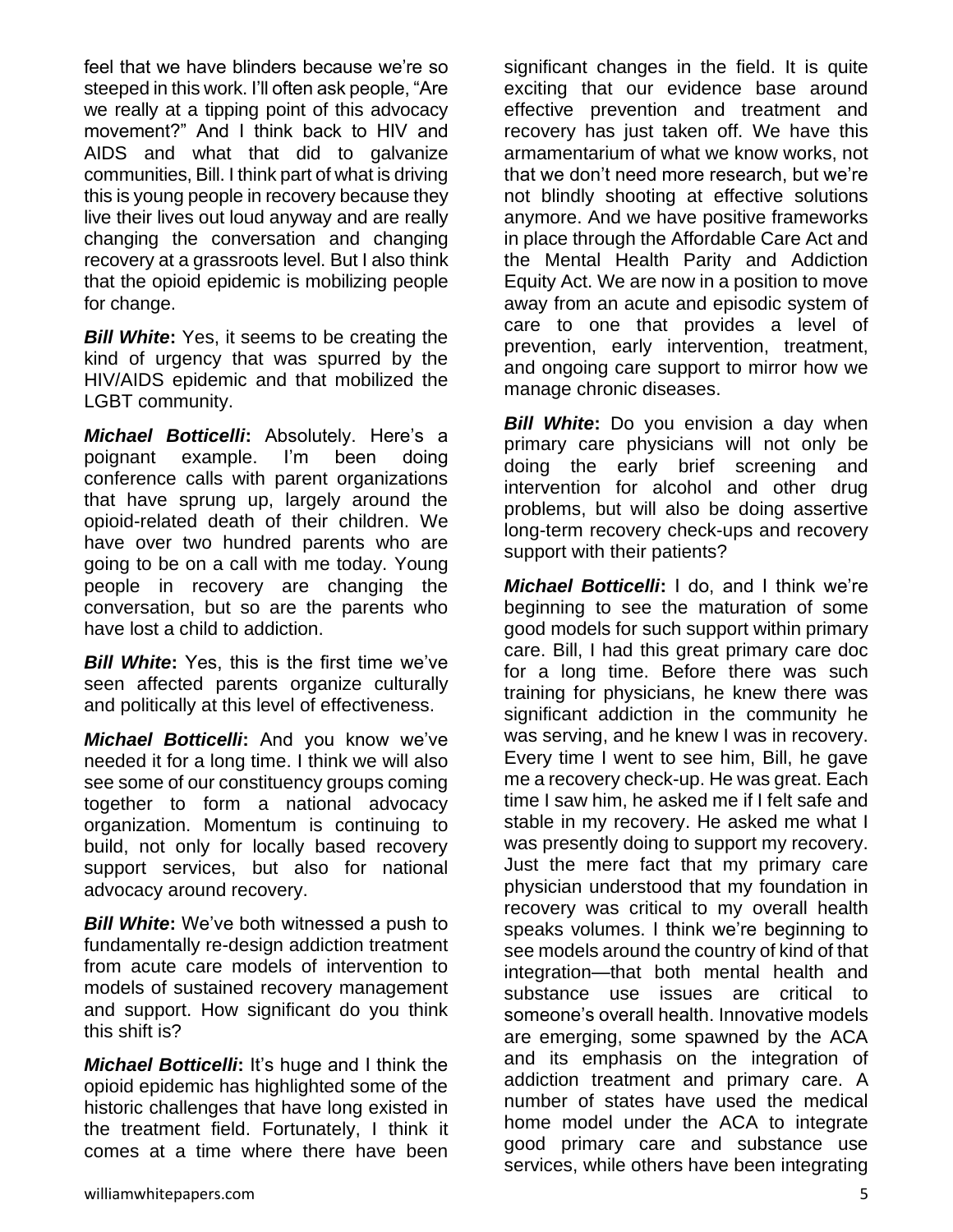substance use treatment and recovery within community health centers. I think we're beginning to see the widespread implementation and maturation of such programs within a wide variety of primary care settings.

*Bill White***:** Another area of innovation has been the re-integration of peer recovery support services within the addiction treatment arena and the blending of peer recovery supports with professional interventions.

*Michael Botticelli***:** Everything old is new again isn't it, Bill? One of the great things that I think the addiction field has historically done and that other fields have more recently incorporated is the role that peers can play in the treatment and recovery processes. We've known that for a long time, but there is a renewed emphasis on their value. Many states are now paying for the peer recovery support services within addiction treatment and in many primary care settings. Peers are once again assuming a valuable role within the care team.

*Bill White***:** Yeah. Do you envision a day when peers will be part of the care teams in emergency rooms and primary care physician offices?

*Michael Botticelli***:** I think we are already seeing that even if it is not as widespread yet as it is likely to be in the future. When I was in Massachusetts, we had a federal SBIRT grant, and we used the Project Assert model that had specialty-trained peers as part of the emergency department team. I know that many states are looking at peers, not only in emergency departments, but also in a wide variety of clinical settings. It's not without its challenges, Bill. There are certainly cultural issues that you have to get through on how the peer role can best complement other health professional roles. These issues are getting worked out, and I think we will see a continued expansion of peer recovery support services in a variety of settings.

### **Harm Reduction and Recovery Support**

**Bill White:** I can remember not too long again when federal officials were banned from even using the phrase "harm reduction" in their public speeches. ONDCP in recent years has reversed that position through a courageous effort to integrate harm reduction with recovery support services at local community levels. Could you comment on that shift?

*Michael Botticelli***:** Bill, that polarization and divisiveness in the field have always been interesting to me. Many of us who have found our recovery through Twelve-Step groups recall the traditions of those programs, that the only requirement for membership is a desire to stop using. Twelve-Step programs did not require people to be abstinent before we engaged with them. Does the government fundamentally believe that people with addictive disorders are entitled to care regardless of their compliance with treatment? If that answer is yes, then we have to do everything we can to minimize the harms that are associated with people who have addictive disorders. Clearly we want to move them toward treatment and long-term recovery, but we also have a fundamental responsibility to save their life and to protect them and others from infectious disease while we continue to engage them and move them toward healthier behavior.

### **New Recovery Support Institutions**

**Bill White:** We referenced earlier the rise of new recovery support institutions--recovery community centers, recovery homes, recovery schools, recovery industries, recovery ministries, and so forth. How important do you think those new institutions are and what do you think the role of the federal government is in helping local communities develop these new institutions?

*Michael Botticelli***:** I'll start with the latter part. ONDCP has budget authority over federal agencies critical to the drug control strategy and we have encouraged funding of recovery support services, communitybased recovery community centers, collegiate recovery programs, and recovery high schools. Such programs have been critical to our strategy for resolving alcohol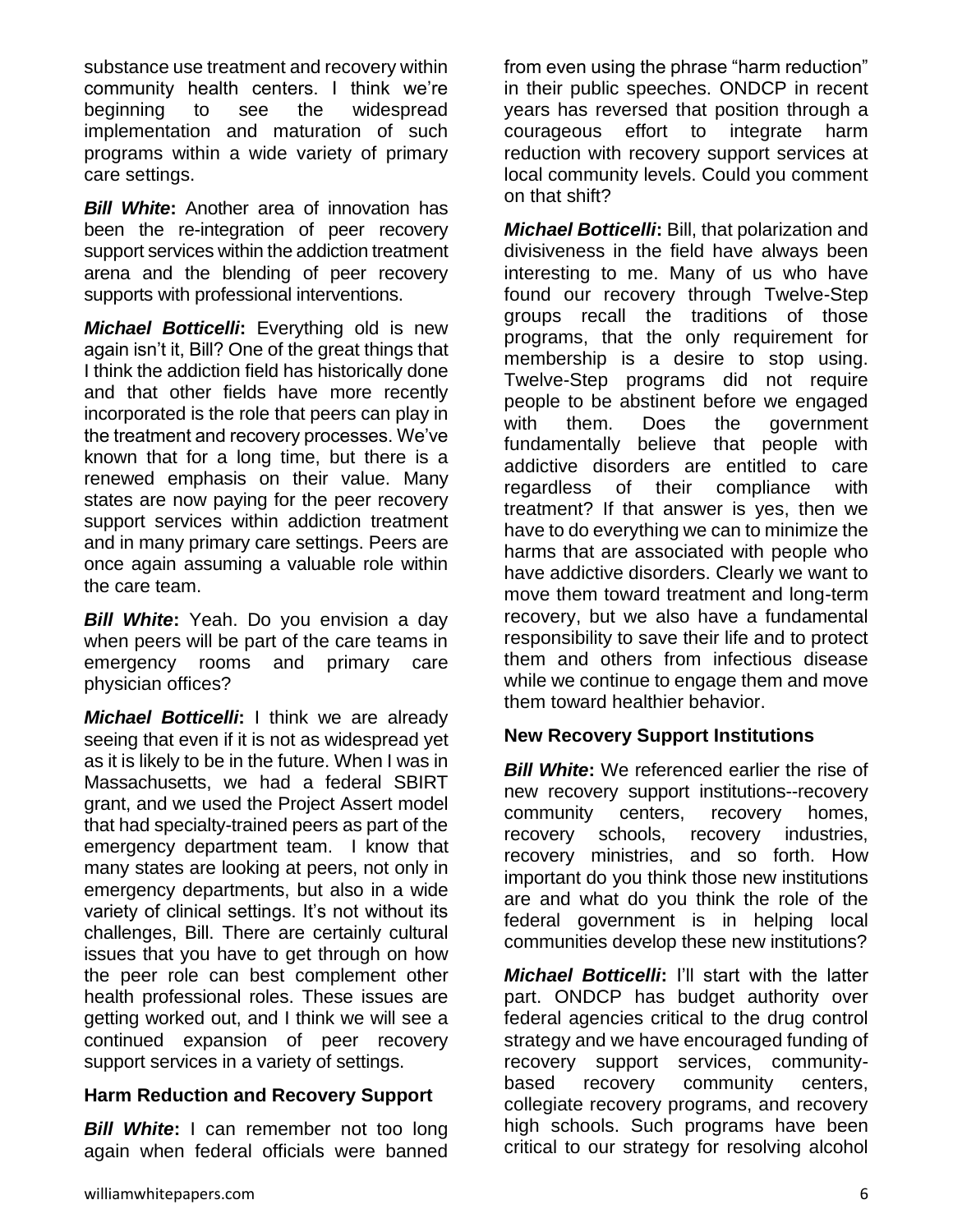and drug problems at the local community level. From a resource perspective, SAMHSA and some of our other funders play a critical role in funding and supporting the development of these services. One of the important things about these programs is the broad recruitment of community volunteers engaged to help deliver services for people seeking recovery. And there's something, Bill, about driving down the street and seeing a coffee shop, a drycleaner, and then the recovery support center on Main Street. You know as well as I do that siting of our programs has always been a challenge, but there is something highly symbolic about recovery programs being part of the community that I don't think can be underestimated.

*Bill White***:** To me, those new institutions mark a transition from figuring out a way to support personal recovery to saying, "Now, we need to create a world in which people can recover in."

*Michael Botticelli***:** Yes, part of the recovery process is just that. You have to create a community around you that helps support your recovery. And that doesn't just exist on a personal level; that exists on a community level. Creating these visible recovery communities sends a message to people who are still struggling that a life in recovery is possible and fulfilling. My experience is probably similar to many other people. I knew I had a problem, Bill, and I knew that I had to stop, but part of what prevented me from getting care was that I didn't see a life on the other side of not drinking. I couldn't picture that I would be happy and healthy and, would find love. In essence, I thought I would have to isolate myself even more if I stopped drinking. It sends a really critical message to people and to families who are experiencing addiction when they can see this kind of vibrant community on the other side of their pain.

#### **Career-to-Date Reflections**

*Bill White***:** Michael, as you look back over this amazing journey that you've described, what would you say have been the greatest personal challenges you've faced?

*Michael Botticelli***:** Bill, my life in recovery has been incredibly blessed. It's hard for me to talk about it without getting emotional. I know I'm one person among millions of people who have been so blessed with recovery. That doesn't mean that my life has always been easy. It was really hard to be a gay man in recovery watching a lot of your friends die. But I would also watch these people die with dignity and die in recovery. Certainly the death of family members has been challenging, but I've been really blessed. The blessings outweigh any challenges I have faced. I'm really lucky to be living the life that people tell you recovery makes possible.

*Bill White***:** You described making this decision to shift careers into this field in hopes it would be personally meaningful to you. As you look back today, what do you feel best about in terms of the work you've been able to do?

*Michael Botticelli***:** Bill, I'm not just saying this because you're on the phone. I stand on the shoulders of a lot of people who've been doing this work for a very, very long time. There are a lot of other people who have contributed to this growing recovery movement and the growing perception that people with substance use disorders are worthy of dignity and respect. If I can leave one mark in my time at ONDCP and in this field it will be my decision to live my life out loud as a person in recovery. Through the work that I have been able to do, I've made it easier for people to get care, to get treatment, to be in recovery, and to be open about recovery. If I have been able to achieve those things, I'll leave this world with something to be proud of.

**Bill White:** Do you have a short bucket list of things you want to achieve before you finish this work?

*Michael Botticelli***:** I do. I want a major focus of my time at ONDCP aimed at reducing the burden and the magnitude of the opioid epidemic in the United States. It's really just